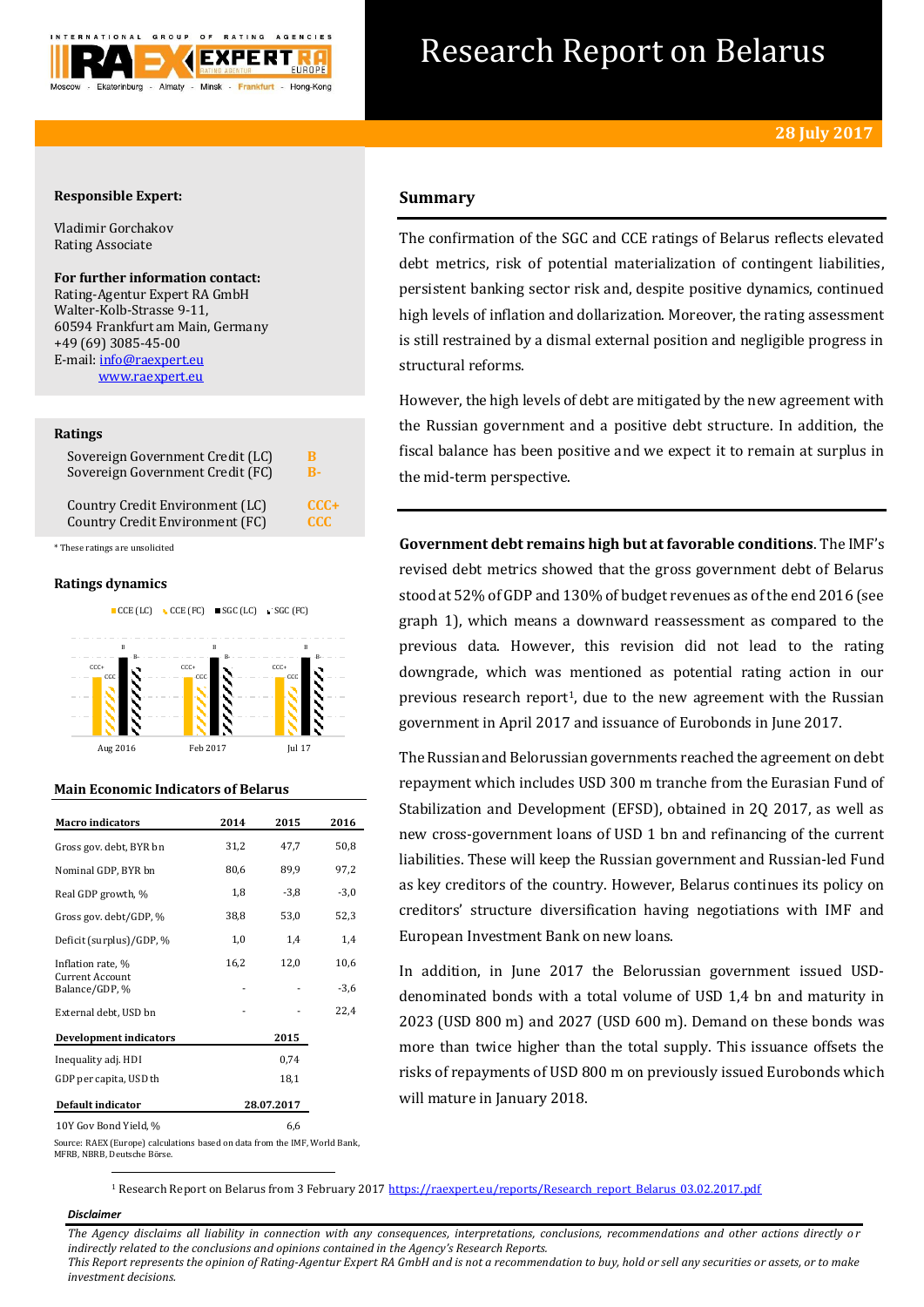**Graph 1:** General government debt metrics

Almaty - Minsk -

 $O F$ 

GROUP

TIONAL

Ekaterinburg

**BATING** 

FXPFRT

Frankfurt

**AGENCIES** 

Hong-Kong



Source: RAEX (Europe) calculations based on data from the IMF and MFRB





Source: RAEX (Europe) calculations based on data from the Beroc and MFRB





Source: RAEX (Europe) calculations based on data from the IMF and MFRB

These two factors mitigate the risks of debt non-repayment in 2017 and support the rating assessment. However, the high share of FX-debt (see graph 2) as well as contingent liabilities of the government related to banking system recapitalization create long-term risks for the country's debt load. An additional risk factor that arose in 2016 is a new mechanism of bad loans replacement by local governments' bonds (see below).

**Fiscal balance to remain positive in 2017 while levels of off-budget operations are high.** The Belarusian government confirmed its commitment to fiscal consolidation reporting a fiscal surplus equal to 1,4% of GDP by the end 2016 and 1,8% of GDP by the end 1Q 2017. These levels were reached due to an increase in tax revenues as well as public costs containment (mostly subsidies, wages and capital expenditures).

At the same time, the fiscal surplus reported by the Ministry of finance of Republic of Belarus (MFRB) is traditionally higher than the figures reported by IMF for overall public sector balance (see graph 3) due to widespread quasi-fiscal operations, such as directed lending. Despite the fact that the government announced a reduction of directed lending limits by 30% in 2017, the share of such loans remains as high as 44% of total banks' assets according to recent estimates. The poor financial stance of most SOEs indicates that the risk of government contingent liabilities materialization, which is related to subsidies to SOEs and banking system recapitalization, remains in place and, therefore, restrains the rating assessment.

The fiscal position of the government for 2017 can be supported additionally due to the agreement between Belarus and Russia in regard to oil import volumes and redistribution of duties on oil-products. With this agreement, the Belarussian government can obtain up to USD 900 m from duties and additional taxes. However, the Agency keeps on watch the fiscal budget execution, due to the fact that the mentioned potential revenues are very sensitive to the position of the Russian government as well as the oil price.

**Banking system risks keep increasing and can trigger additional fiscal problems.** In line with our expectations, the level of NPLs in Belarus was reassessed by the World Bank upward to 13,5% by the end of 2016, as compared to the previous assessment at 11,5% for the same period (see graph 4). The steep increase in the share of NPLs was driven not only by poor performance of the local enterprises (especially SOEs), but also by the impact of the National Bank of the Republic of Belarus's (NBRB) policy. A significant part of this policy was the creation of the "Agency of Assets Management" (ASM) in July 2016 in order to reduce the level of NPLs in

#### *Disclaimer*

*The Agency disclaims all liability in connection with any consequences, interpretations, conclusions, recommendations and other actions directly or indirectly related to the conclusions and opinions contained in the Agency's Research Reports.*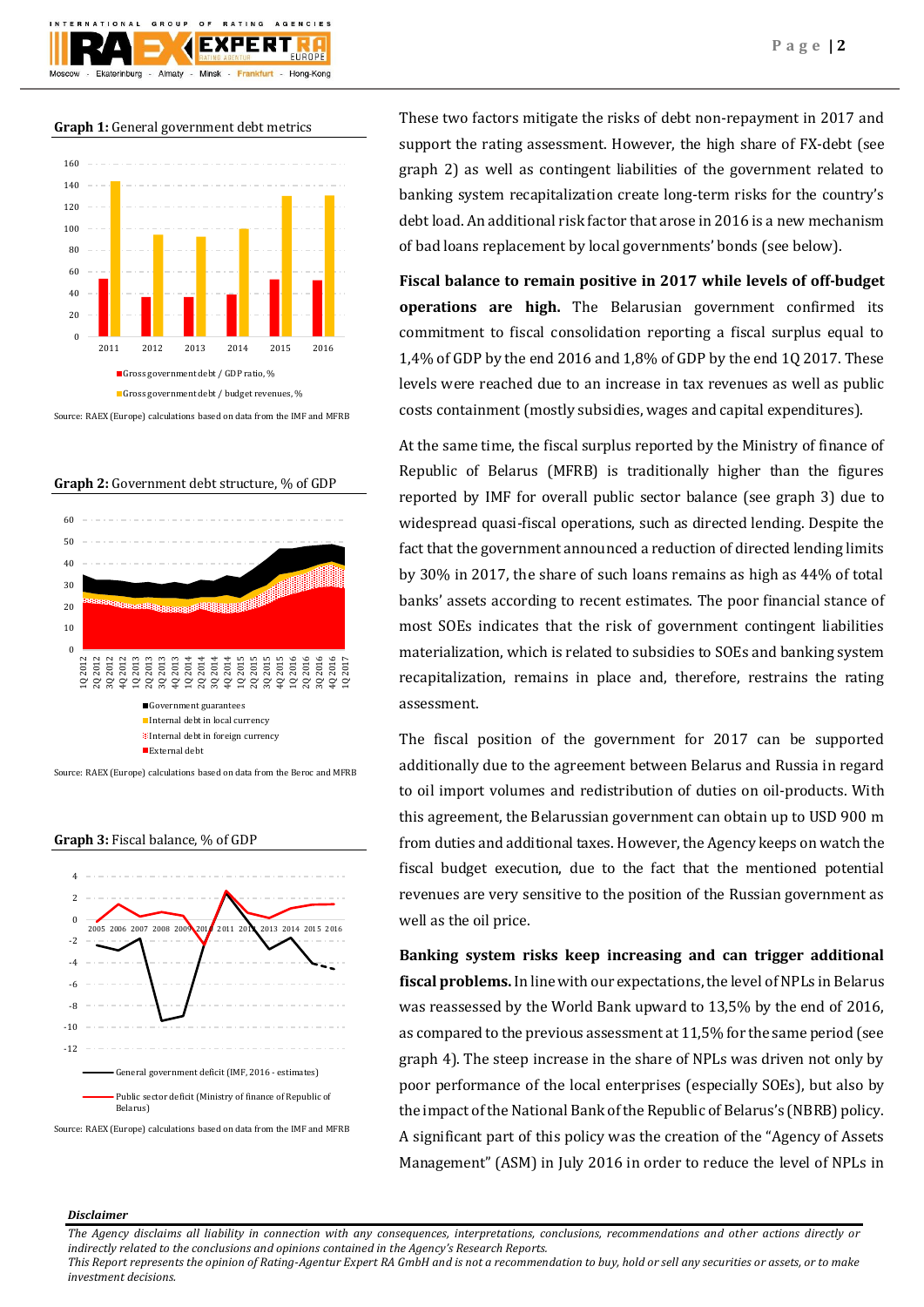

# **Graph 4:** Banking system performance



Source: RAEX (Europe) calculations based on data from the WB and NBRB

## **Graph 5:** Monetary policy metrics



Source: RAEX (Europe) calculations based on data from NBRB and Belstat





Source: RAEX (Europe) calculations based on data from NBRB

the banking system by transferring them from the banks' balance sheets to the special government led entity.

The mechanism of the ASM's functioning is not fully transparent; however, the original regulation presumes the exchange of bad loans by local governments' bonds with a nominal value. In the Agency's view, the widespread use of this scheme can create a significant debt pressure on local public finances and, as a result, on the general government debt position. Given the high level of bad loans transfers to off-balance accounts of banks and the potential underestimation of the loans quality by local banks, the real level of NPLs is higher than the official figure.

Moreover, despite the NBRB introducing new measures to restrain the NPLs growth and the announcement of privatization of government owned banks, the main problem, in our view, has not been tackled: the chronic insolvency of local enterprises. The Agency notices that the worst case scenario can lead to widespread non-payment crisis.

**The NBRB is gradually reducing the reference rate, while the transmission mechanism remains weak.** Since our last revision in February 2017 the NBRB reduced its interest rate five times following the sharp decrease in inflation levels (see graph 5) which was driven by lower consumption and appreciation of the BYR along 2016 and 2017. The latest interest rate cut was done on 19 June 2017 setting the metric at 12% which is the lowest level since March 2011.

The share of FX-denominated assets and liabilities declined by 3 p.p. since December 2016 and reached 58,4% of corresponding portfolio by June 2017 (see graph 6). This is a significant improvement as compared to figures from the last year. However, current dollarization levels still have a severe adverse effect on the monetary policy. In addition, taking into account the uncertainty about oil-price and, therefore, Russian ruble exchange rate (see graph 7), the Agency expects dollarization levels in Belarus to increase by the end of 2017.

The second factor distorting the monetary policy comes from the high share of loans issued with subsidized interest rate (directed lending). According to recent estimates, these loans accounted for around 40% of total loans as of March 2017, which limited the NBRB's ability to influence banks' market interest rates by using monetary policy tools.

**External position remains vulnerable despite positive dynamics.** In line with our expectations, the current account deficit widened in 2016 as compared to 2015 and reached -3,6% of GDP, mainly due to the less favorable conditions on the oil market for Belarus as well as disputes with

#### *Disclaimer*

*The Agency disclaims all liability in connection with any consequences, interpretations, conclusions, recommendations and other actions directly or indirectly related to the conclusions and opinions contained in the Agency's Research Reports.*